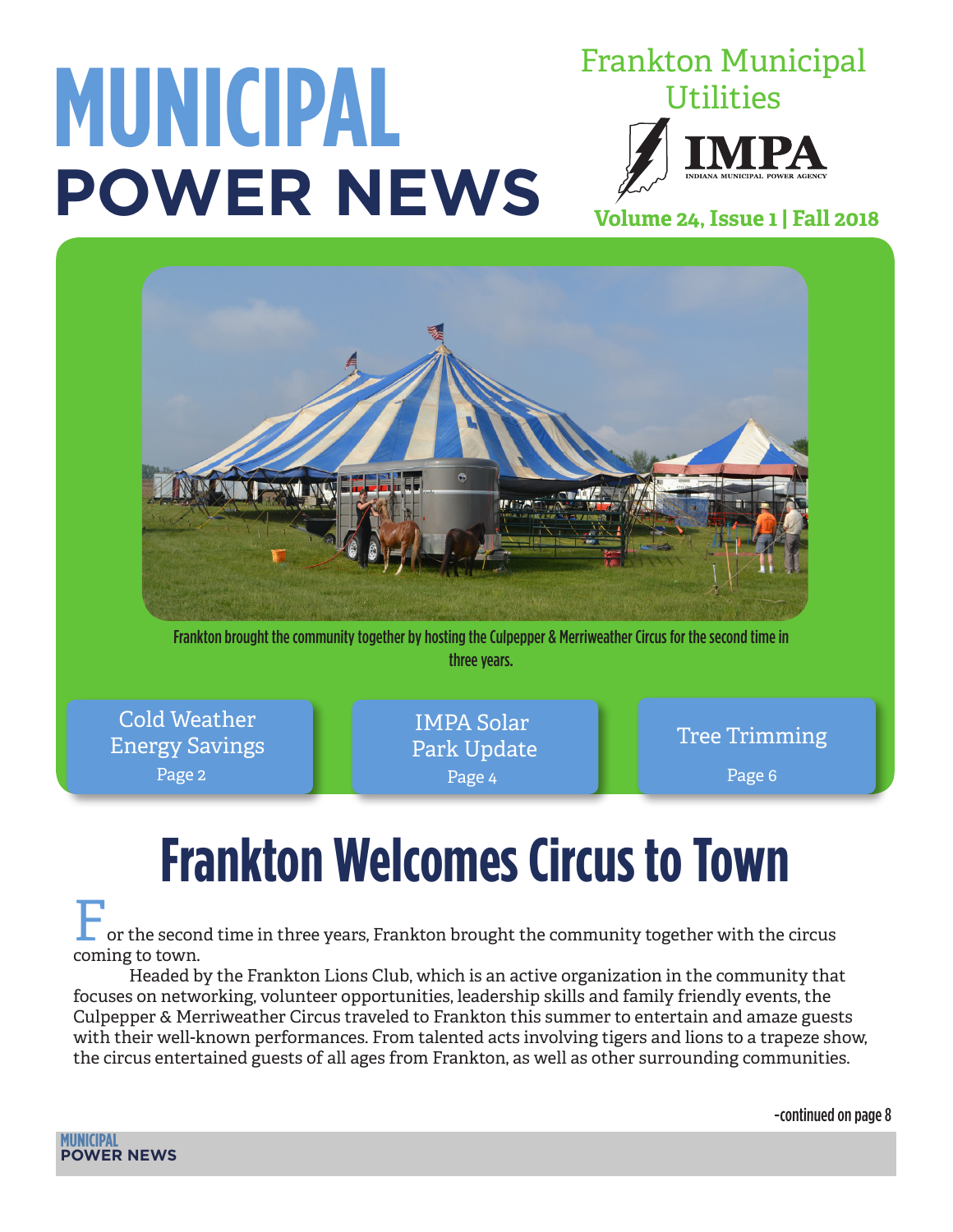## **Prepare for Colder Weather with Energy Saving Tips**

 $\blacksquare$  t's time to start thinking about cool weather energy saving opportunities. Check out these tips and cut down on your energy costs this fall:

- Check your furnace filters monthly. Dirty filters block air flow and increase your energy bill.
- Close your fire damper when your fireplace is not in use. Place a glass fireplace door over the opening to reduce heat loss.
- Cover up with an extra blanket on chilly nights and turn down the thermostat.
- Fifteen percent of your home energy bill goes to heating water. Save hot water by taking five-minute showers instead of baths.
- Lower the heat temperature on your water heater to "warm." Running water should be no hotter than 120 degrees.
- Insulate your water heater.
- Open your blinds and curtains to let sunlight warm your home.
- Switch your ceiling fans to rotate clockwise.
- Whenever possible, use a microwave oven instead of your conventional oven and save up to 50 percent of the energy you would use baking.
- Insulate your attic, basement and outside walls.
- Don't block your radiators or heating vents with furniture or draperies. Keep your radiators, registers and baseboard heaters dirt and dust free.
- Close vents and doors in unused rooms.
- Consider getting a humidifier to add moisture to the air.

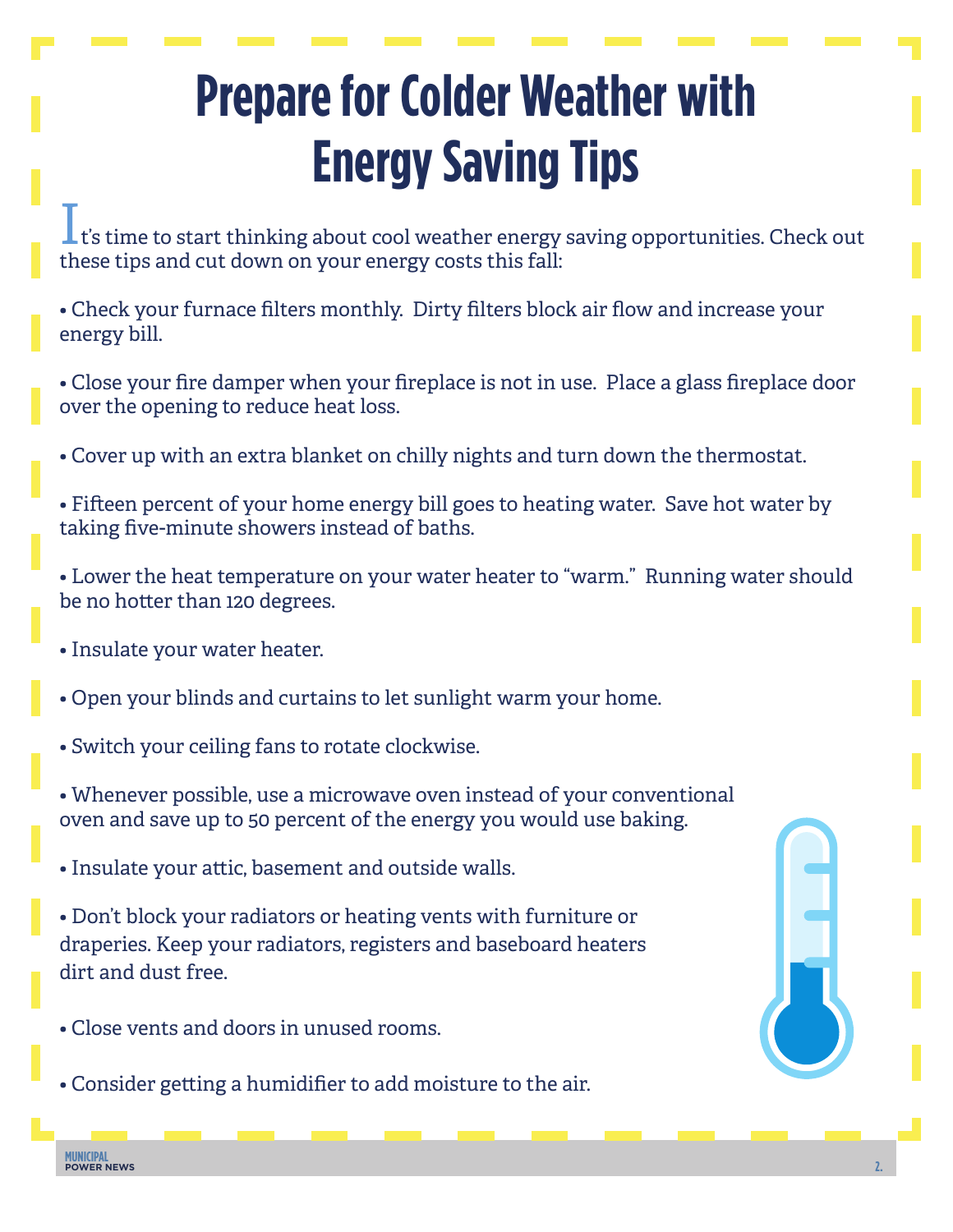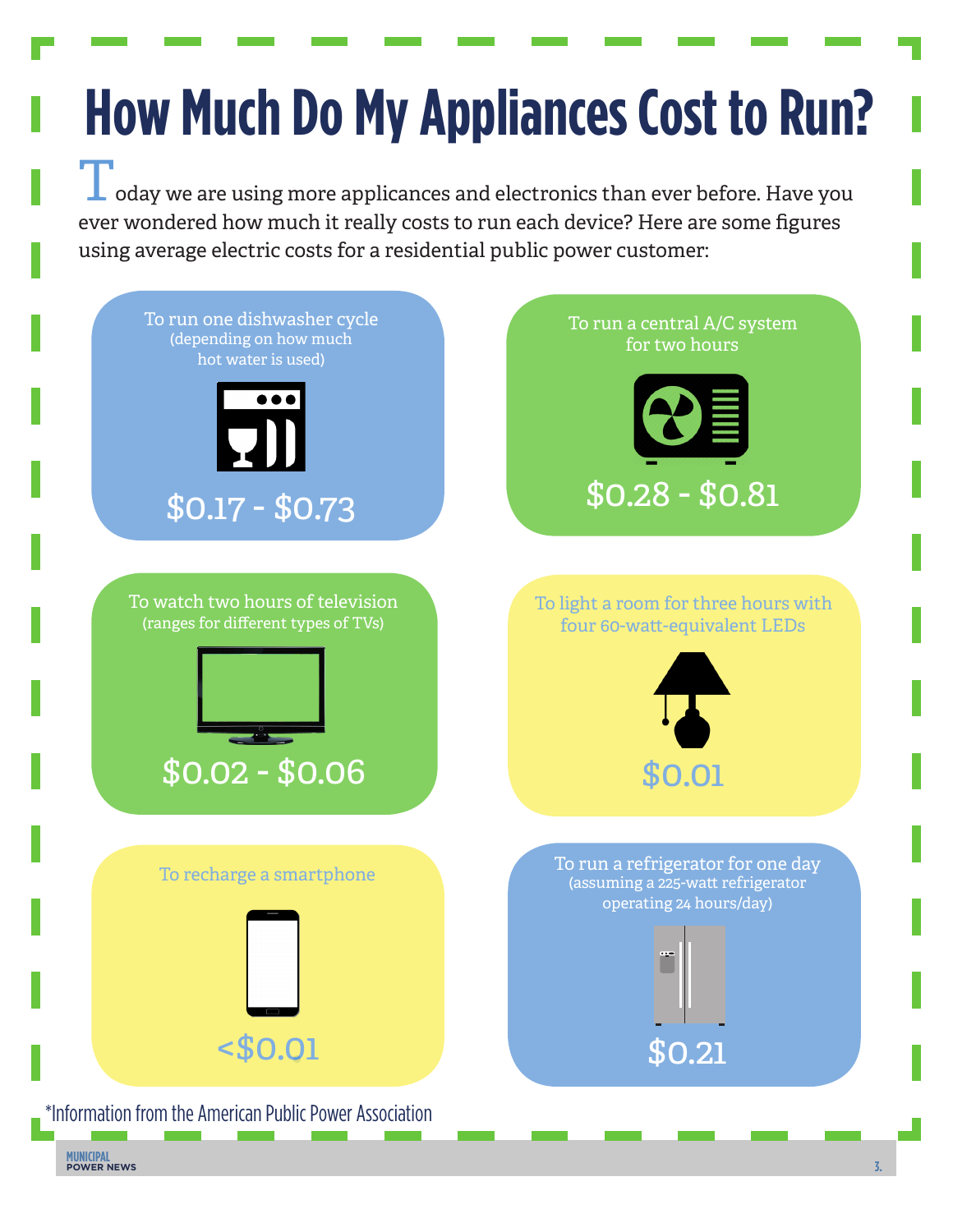# **IMPA Welcomes New Solar Parks**

IMPA added to its diverse portfolio of power supply resources in 2017 with the construction of four solar parks, bringing the total solar capacity of the Agency to 36.6 megawatts (MW). Thousands of additional homes around the state were powered last year thanks to the efforts of IMPA and the member communities the Agency serves.



The photo above shows the progress of the 7.44 MW Richmond 2 Solar Park as of June 2018.

Communities in which solar parks were completed in 2017 include Anderson, Flora, Greenfield and Spiceland. Ranging from 0.53 MW up to 8 MW, together these resources added 12 MW of solar capacity to the Agency's existing solar portfolio that is now made up of 17 solar parks. In 2018, the Agency continues its ongoing commitment to providing a low-cost, reliable and environmentally responsible power supply to its 61 communities with the ongoing construction of four additional solar parks in Advance, Rensselaer, Richmond and Tipton.

Advance will be welcoming a 0.24 MW solar field to its community, which will be comprised of eight rows of 864 panels.

A second solar park is being constructed in Rensselaer, which will have a capacity of 3.84 MW.

Richmond is welcoming a 7.44 MW solar park, which will be the second solar park constructed in the city.

The Advance, Rensselaer and Richmond solar parks will each be generating power by the end of 2018.

A new site will also be constructed in Tipton. Construction on Tipton's 5.25 MW solar park is expected to begin in October 2018. In time, IMPA plans to construct over 100 MW of solar capacity in member communities. Generation data for each solar park is available on IMPA's website at www.impa.com/solar.  $\bullet$ 

## **2017 Solar Parks**

### **Anderson 2**

- 8.1 MW

- Largest IMPA solar park

- Powers over 1,000 homes annually

### **Flora**

- 0.81 MW

- 2,964 solar panels

- Powers over 100

homes annually

### **Greenfield**

 $-2.84$  MW

- 10, 450 solar panels

- Powers over 400 homes annually

## **Spiceland**

- 0.53 MW - 1,938 solar panels - Powers over 80 homes annually

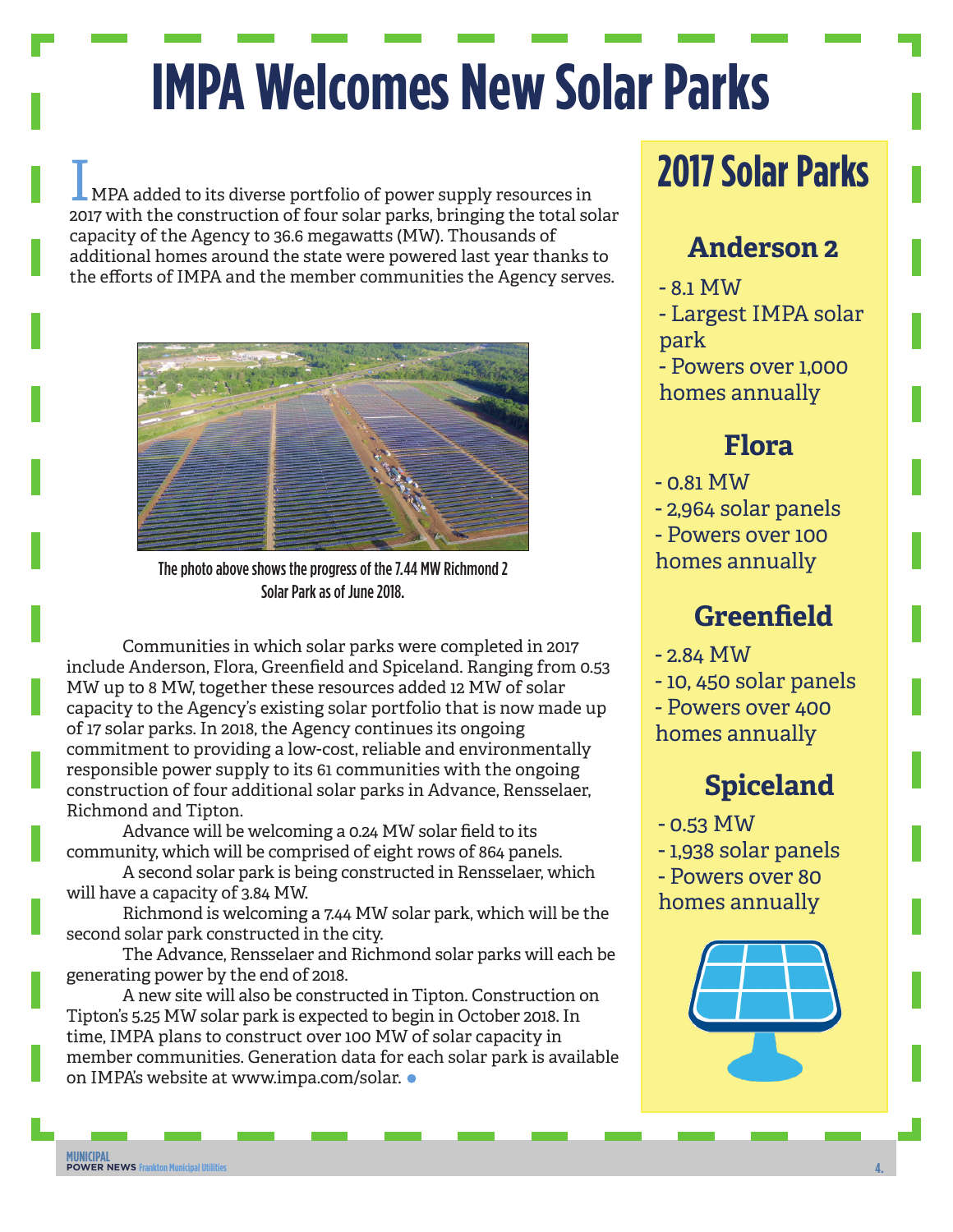in the newsletter and win a prize, send your recipe to:

> MPN Recipes 11610 N. College Ave. Carmel, IN 46032 or newsletter@impa.com

#### The **MUNICIPAL POWER**

**NEWS** is a periodic publication of the Indiana Municipal Power Agency and the 61 communities that it serves with wholesale power.

> **Editor:** Niki Dick Director of Marketing Communications niki@impa.com

#### **Correspondent:**

Alicia Kelly Communications Specialist aliciak@impa.com

Send submissions and comments to: 11610 N. College Ave. Carmel, IN 46032 or newsletter@impa.com.

# **Cooking Corner**

----------------------------------------------------

## Pesto

Recipe submitted by Kristy Lewellyn of Linton, Indiana

2 cups packed fresh basil leaves 1/2 cup extra virgin olive oil 1/3 cup pine nuts 3 medium sized garlic cloves minced salt & pepper 1/2 cup parmesan - optional

Chop basil, nuts & garlic as finely as possible and slowly add other ingredients. The perfect start to your own Bruschetta. Or, serve over pasta or as an appetizer with crackers or bread.

----------------------------------------------------

## Chutney Cheese Canapé

Recipe submitted by Leisa Lowrey of Jasper, Indiana

8 oz. cream cheese ¼ c. chutney, chopped fine ½ tsp. dry mustard 1 tsp. curry powder toasted slivered almonds serve in ½ pineapple - optional

Blend all ingredients well in blender or food processor. Chill for at least 4 hours. Scoop out pineapple half & fill with mix. Top with almonds. Serve with crackers (Ritz are best).

----------------------------------------------------

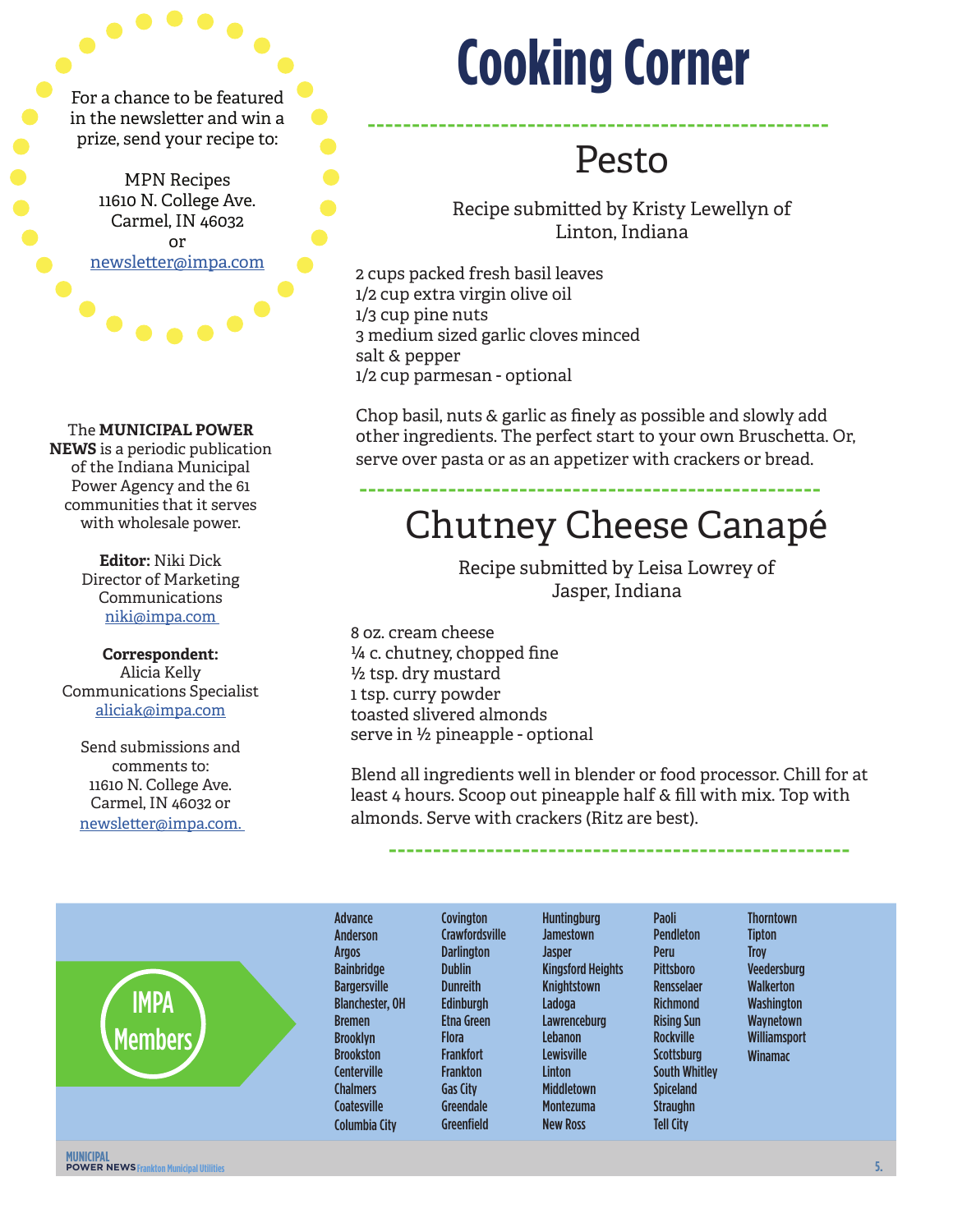# **Tree Trimming: Out of Lines, Out of Danger**

W inter is a popular time for utility crews to trim trees. The ground is usually too frozen for digging and most utility projects are better suited for warmer weather. The reason that they are cutting branches away from the power lines is for the community's safety. Protecting utility lines from trees isn't just the utility's job - you can help them with this mission. Check out these tips on how and why to keep trees away from power lines.

#### **How to keep trees away from lines:**

When planting a tree, be aware of its location. It may be small and away from power lines at the start, but make sure it won't get tangled in the lines as it grows.

- Trees planted directly under or within 20 feet of the power lines should have a mature height of less than 25 feet.
- Trees that mature to 25 45 feet tall should be planted 20 to 50 feet away.
- Trees greater than 45 feet at maturity should be planted more than 50 feet away.

#### **What to know about trees in power lines:**

- Called 'burning the line', trees touching power lines can drain electricity off the electrical system, resulting in voltage loss. Low voltage can damage motor-driven appliances such as refrigerators, washing machines and sensitive electronics like computers.
- Tree limbs touching power lines put constant stress on live wires and can cause the branches to catch fire and fall to the ground.
- During storms, branches may fall onto the lines, which can tear down energized lines, transformers and poles. If this were to happen, you could experience a power outage for some time.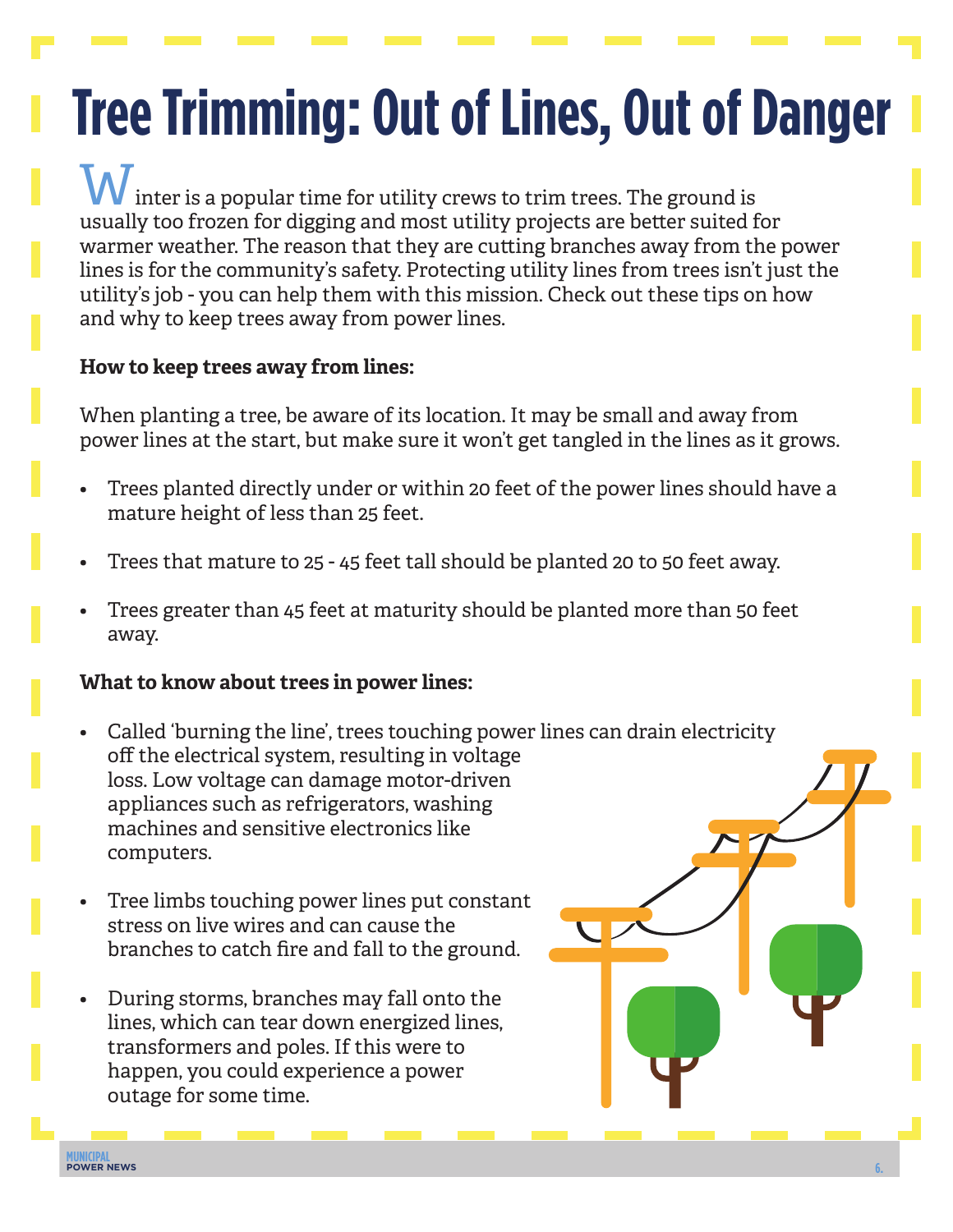# **Follow IMPA on Social Media!**



**Indiana Municipal Power Agency**

**impapower**

**@IMPAPower** 

**#IMPAPower**

**IMPAPower**

**Indiana Municipal Power Agency**

## **Tidbits & Trivia**

--------------------------

#### **Question:** How many solar parks did IMPA open in 2017?

- a) 1
- b) 4
- c) 6
- d) 7

**Send your answer to the question to IMPA, and we will randomly select winners from all of the correct entries to receive an energy efficiency prize pack. Please send your name, e-mail address and address with your answer to:** 

**newsletter@impa.com**

#### **OR**

**MPN Energy Efficiency Quiz 11610 North College Avenue Carmel, IN 46032** 

The Indiana Municipal Power Agency (IMPA) is a not-for-profit organization that provides an economic, reliable and environmentallyresponsible power supply to its members.

IMPA member utilities purchase their power through IMPA and deliver that power to the residents and companies within the community.

## **Renewable Energy**

**Energy that is collected from resources which are naturally replenished on a human timescale, such as sunlight, wind, rain, tides, waves, and geothermal heat.**

**Example: Solar parks are a form of renewable energy.**